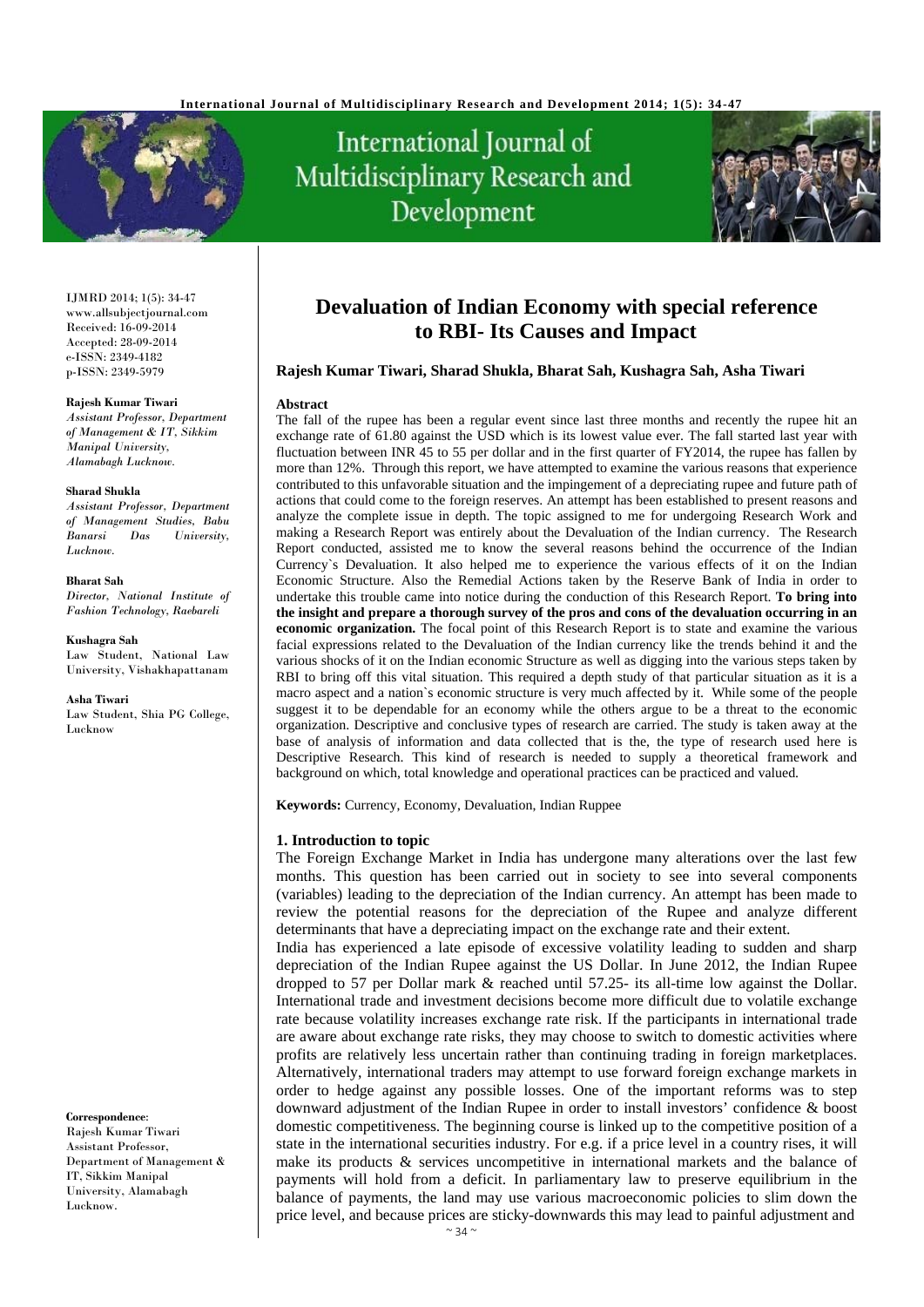may result in welfare losses. Consequently, it is better, to leave the exchange rate to depreciate to compensate for the rise in price level and to prevent the competitive position of the country without a need to undergo such long adjustment. The second parameter of the proponents of flexible exchange rates is based upon the assumption that the stabilizing behavior of speculators will make exchange rates relatively stable compared to determine rates.

The study has been divided into two parts. The first section describes major economic variables that have direct or indirect impact of exchange rate volatility while the second section analyses the correlation of various macroeconomic variables with the exchange rate of a country.

Devaluation in modern monetary policy is a diminution in the value of a currency with regard to those commodities, services or other monetary units with which that currency can be subbed.

Devaluation means official lowering of the value of a country`s currency within a set exchange rate system, by which the monetary authority formally sets a new fixed rate with respect to a foreign reference currency.

The rupee has plunged to an all-time low against the dollar and its fall has become a matter for debate. The usual discussions on the ruin of the rupee bring up topics such as-

- Economic growth is also slowing overseas
- Huge current account deficit
- Rising imports, and so on

At the time of independence when India conducted in no foreign borrowings the rupee was at par with the dollar bill. With the launching of the 5 year plan and the subsequent needs for foreign investments the dollar slowly rose. In 1985, after the Bofors scam, which toppled Rajiv Gandhi`s government, the dollar was equal to 12.35 rupees and since the economic liberalization in 1991, there was a sharp devaluation of the rupee and the rupee had dropped to Rs. 24.5 against a Dollar. The morning of the third millennium gave a further worsened the condition rupee against the dollar and the rupee has hit an all-time low of Rs. 65.42 against a dollar on the  $22<sup>nd</sup>$  of August 2013. And so the Indian economists are attempting hard to chalk out a strategy to counteract the falling value of rupee but it seems the attempts are fruitless. As at present the value of rupee against dollar is Rs.62.13. Hence the devaluation of the rupee or INR is the latest stage of argument in many news broadcasts on TV today. Some charge it on the Current Account Deficit (CAD) and some blame it on the strengthening US dollars (USD) as the field from the US hinted of the gradual withdrawal of the Quant Easing.

Nonetheless, the INR has lost more than 15% in value against the USD in the recent past.

## **Rupee in News-**

- Rupee closes in on 69 views Dollar its biggest day fall in 18 years.
- Outgoing R.B.I Governor blames Government for sinking Rupee.
- Gold shines at record highs
- Rupee opens at record lows.
- Rupee posts single decay rise in 15 years.
- The country faced with the difficult Economic Situation: PM

Hence above mentioned are some news headlines which were very familiar to us nowadays, which reflected the

various threats of the devaluing currency.

Though the initial slide in the Indian Rupee`s value in the third quarter of Financial Year [2011-2012] was debated to be temporary, the continued decline in the final section of the quarter had caused enough stress in the circuits of the Indian Economy.

With a lot of experts` forecasts pouring into the media accounts and the Economic Commentators giving their views on T.V. Channels all across the nation, it is important to realize the dynamics associated with the INR movement. While most of the reports and commentaries are trying to question on where the rope is heading, some of them are even rising due concern about what the impact would be the Indian Economy and for the Indian Industry.

This story talks about the grounds behind the latest depreciation spree of the INR. Though any economics textbook would give a number of grounds on why a domestic currency`s value falls with regard to other currencies, this story focuses largely on the late evolutions of the economic state of affairs, both across the country and internationally, and connects them to the INR depreciation or devaluation story. This story also talks about the effects that the INR devaluation produces, both in the short and longer term perspectives.

The value of the rupee is expected to go with the same pace with the value depreciating in the times to come. All the exertions established by US government to strengthen their economy will further lead to the depreciation of Indian currency. Yet the current currency problem is not confined to India as majority of emerging market is also facing similar troubles. Thus, many experts believe that its' not depreciation of rupee that we are currently observing, it is more about appreciation of the dollar. But the styles presented in Exhibit 1 clearly shows that the rupee is depreciating against all the major currency and the trend of depreciation against these major currencies is almost like.

**Exhibit 2** indicates the trading of various currencies in the OTC market, which clearly captures the perception of people about further fall of the rupee. (Staff, 2013).

The depreciation is governed principally by the principle of demand and supply of money across different states and with India's current account deficit of the range of 4.8% of GDP, the state of affairs is not right and if major actions are not required to revamp exports and attract Foreign investors, the situation is not proceeding to turn for Indian rupees. The demand of oil and gold is the premier cause for structural weakness of current account deficit.

The shock of this depreciation is many fold and leads to a vicious circle, wherein the effects of the depreciation acts as a movement to further weakening of the currency. For example, the import of crude oil is a necessity and the more rupee depreciates, the more India has to induct in the petroleum petroleum which will further deplete the foreign reserve leading to more weakening of the Indian currency. Despite the fact that RBI has been trying hard to increase the liquidity, things have not improved much. With just \$ 280 billion reserves, which could only support import for the next seven months, India is in deep crisis in dollar supply. With the Fed's program to inject dollar in US economy at the rate of \$ 85 billion a month through bonds purchase, the rope is going to be run into further more in coming months. (Reuters, 2013)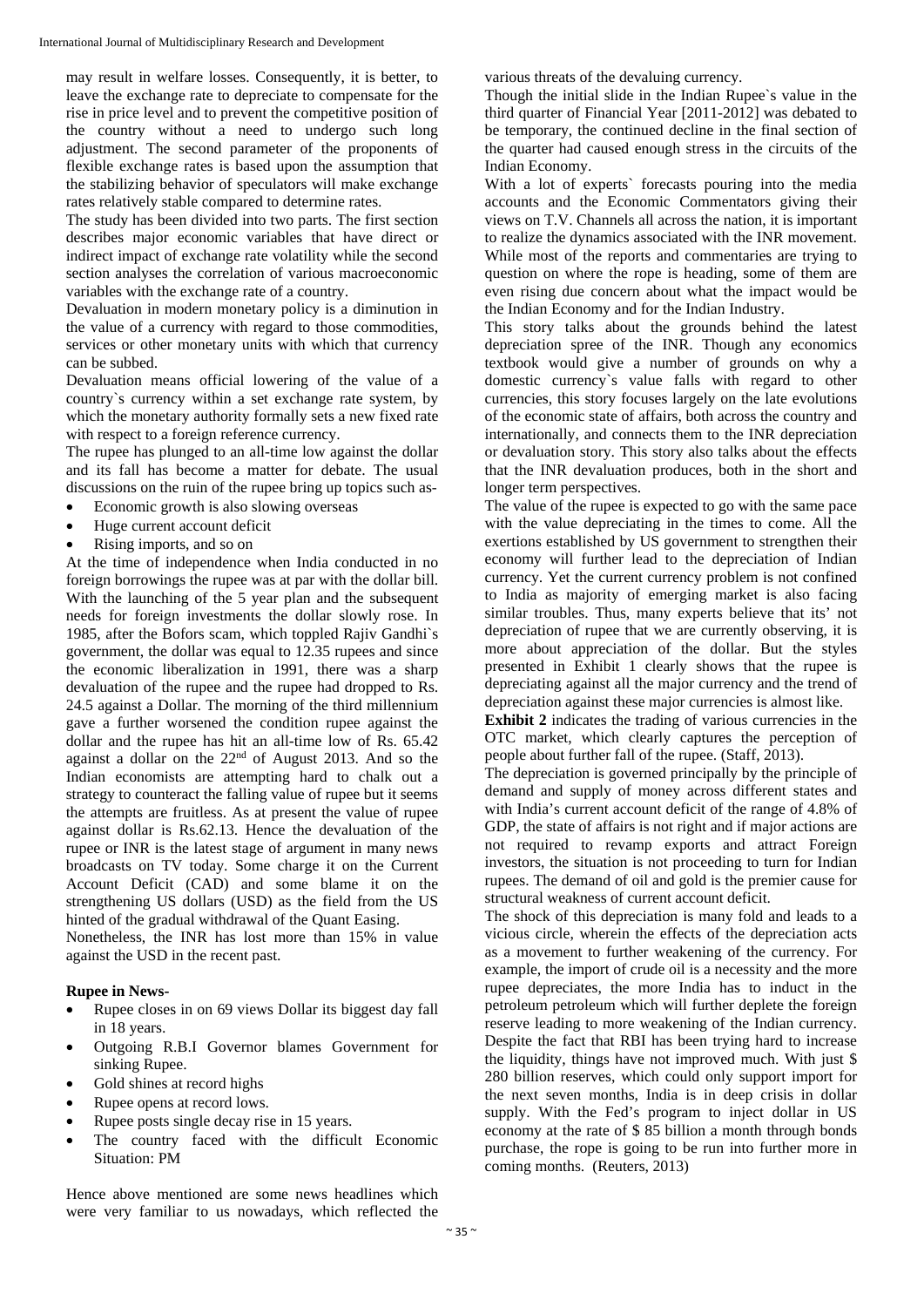#### **Causes of Rupee's Depreciation**

The rupee depreciation can be attributed to both external and internal reasons that are happening now. The external reasons are because of the policy changes by the US government and also the state of the worldwide economic system.

## **Tapering of Quantitative Easing by US Fed**

Quantitative easing was undertaken by the US Federal Bank in order to stabilize the US economy and kick start the growth of the US economic system. In parliamentary law to answer that, the US federal bank lowered the interest rates in the US system and cut the interest rate to historic low of.25%. After this, as they could not bring down the interest rates further, in parliamentary procedure to inject further liquidity in the system, the US started buying bonds from the clear market and injecting around USD 85 billion each month and increased the liquidity in the US system.

Because of this reason, returns on the US bonds were very less and the institutional investors tried to invest the funds with them in places where they could produce more productions than they would be drawing while being invested in US. They invested huge sums in the emerging markets like India, Brazil and other Asian nations.

It is anticipated that the quantitative easing by the US federal bank would be discontinued in one case the unemployment reaches below 6.5% with the inflation rates anchored at 2%. It's anticipated that this position could be attained in April 2014, and there is a signal of tapering of bond purchases by the US federal government by the conclusion of this yr. With the resurgence of the US economy shown by the unemployment rates and housing price stats, it is anticipated that the quantitative easing would be sharpened and finally taken out in the close future.

If the quantitative easing is withdrawn, the issues in the US treasury bonds would go up. If the yields in the Treasury bonds rise, then the paste between the G-sac's and treasury bonds would be very less and India will lose its attractiveness as an investment destination for FII's. India's stock market and debt market have experienced a huge sum of investments from the FII's in 2012. FII's have started plucking out their investment in the land and they have taken out a staggering 10.5 billion USD in the months of June and July alone leading to the selling of rupees and buying of Dollars which has given to the disparagement of the Indian Rupee to a major extent.

#### **Global Economy and Recession**

The USA (11.9% of exports) and Europe (19% of exports) have always been major markets of Indian exports. Anything which affects this growth of the economy, will impress the Indian economic system as well as the Indian currency. With the slowdown in this economy, the demand for Indian exports has come down leading to the broadening of the CAD (Current Account Deficit) of India. A widened CAD always is accompanied by the derogation in the Indian Rupee.

## **Strengthening of the USD in regards to other Currency**

The probable exit of Greece from euro zone is looming large, and adding to that the other countries like Ireland, Portugal, Spain and Italy are in recession and they have vast debts in the European central banks, and so the exit of

Greece may cause the Euro central bank to suffer huge losses. In parliamentary law to pull through the banks, huge amount of Euro is needed and the two biggest economies, Germany and France are also in trouble, these two countries bear most of the attachments of the Euro banks and the collapse of these banks would greatly affect the economic systems of Germany, France and Italy. This crisis has contributed to the instability in the Euro's and the USD dollar is getting the most stable currency. All the investors would attempt to make the investments in USD increasing the demand for USD which has further contributed to the appreciation of USD in terms of Indian Rupee.

## **High Volatility of Indian Currency**

The high volatility of the Indian currency has led to the increase in costs of hedging the Indian rupee. This increase in the cost of hedging has further lowered the returns got by the FII's in India. Since the returns are turned down, the FII's have started to pluck out their investment in India and as explained in the beginning they have pulled around 10.5 billion USD in the past two months itself, leading to the redundant provision of Indian rupee's and also the demand of the USD has increased leading to the disparagement of the Indian rupee.

## **Current Account Deficit and Trade Deficit**

The depreciation of Indian rupee has had a vast impact on the Imports of India. India is more of an importer rather than an exporter. India Imports 80% of the total oil needs and with the growth in global crude oil prices, there is a huge impact on the consequences. If we talk in absolute terms, every 10 dollar increase in the cost of an oil barrel increases the Indian current account deficit of around \$6.5 billion bucks. The current account deficit has widened to a range of 4.8 percent of the GDP, even though in the fourth quarter it moderated to 3.6% of GDP, still the current account deficit is high while the trade deficit is even bigger at about 7 per cent of GDP.

Further, recent trends indicate a substantial worsening of both craft and current bills. Both exports and imports actually declined in 2012-13 compared with the previous year, but even so the trade deficit still increased by nearly 4 per cent, or more than \$7 billion. In April 2013, exports were 2 per cent higher than in April 2012—but imports were 11 per cent higher and non-oil imports were 15 percent more. Hence the trade deficit increased by more than 26 per cent in April 2013 compared with the previous year (Finance Ministry, Monthly Economic Report for April 2013).

Crude oil represents 30.1% of the total Indian imports in dollar value. All the same, an interesting point to observe is that Gold & Silver represent 10.1% of the import basket. This fetish for Gold & Silver is unique to India and has created a dangerous problem for the RBI governor on the current account deficit front. Economists talk about the J curve coming into play when imports will eventually become expensive and hence their demand of the commodities will come down. Only in case of India, the oil goods are highly subsidized. This has contributed to the inelastic demand of the oil products in India, and so even with the increase in petroleum petroleum prices in the world market, the Indian demand for the oil has not come down thus increasing our CAD, In the case of Gold and silver imports, the recent decrease in the Gold prices in the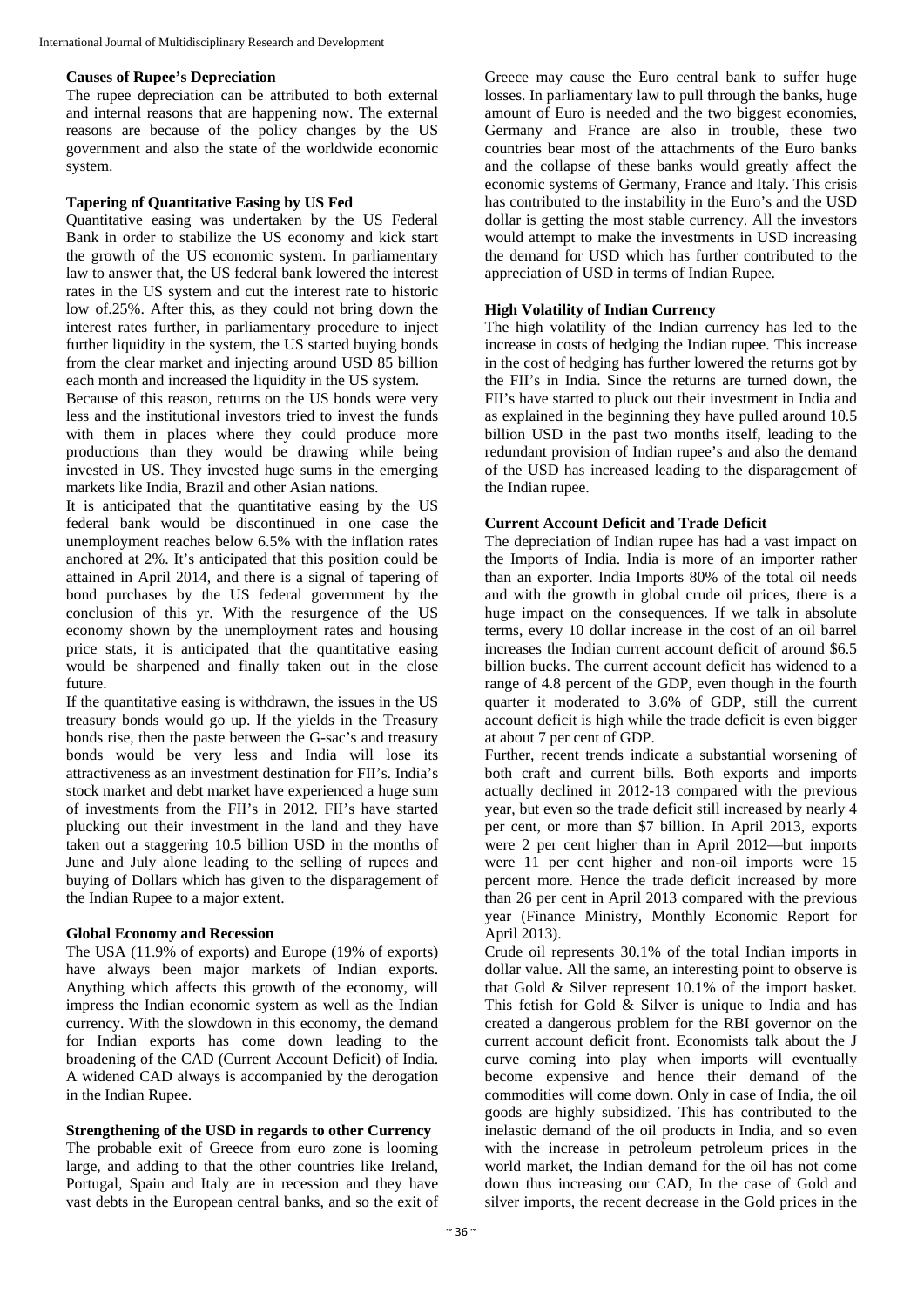world market has increased the demand for gold in Indian market further widening the current account deficit in our nation. This has become a vicious circle with higher CAD leading to the depreciation of rupees and a weaker rupee further widening our CAD. The weaker rupee can be presumed to be beneficial to the exporters as they would be more price competitive in the worldwide marketplace. Simply due to imports, the price of crude materials for most of the exporters have gone up thus stripping them of their advantage got with the depreciation of the rupee. So the advantage is lost and they are not able to sell their commodities at lower costs. In the current scenario of high recession, it's real hard for the exporters to increase their exports, thus the depreciation of the Indian rupee has not served us lots.

## **Government Policies**

Policy paralysis and non-execution of the proposed policies has been adduced as one of the major causes for the depreciation of the rupee. Even though the card regarding the multi brand retail has been exceeded, it has neglected to make any meaningful investment in the multi brand retail has occurred because of many of the articles in the invoice and the uncertainty regarding the carrying out of the bill in different provinces of the nation. The GAAR, which are targeted at reducing tax avoidance by introducing regulations and also the implementation of GAAR retrospectively has created enough furor and has also dissuaded foreign investors from investing in India, which has dried up the investments in our country reducing the demand for the rupee. Some of the policies like Direct tax code, Goods and service tax has been in the pipeline for implementation for a long time, but haven't been implemented still which has created negative sentiment around the job environment of India and thus dissuading the foreign investors from investing in India. Implementation of GST is expected to promote the business environment in India and will help increase the tier of foreign investments which in turn will support the rupee. Till today, the government has only managed to remove a few little steps like increasing the terminal point for foreign institutional investments in government securities and increasing import duty on Gold to support the plummeting rupee. On the other hand, RBI has taken steps such as tightening the norms for rupee forward contracts, raising interest rates on non-resident deposits and announcing relaxations in external commercial borrowings to support the rupee.

## **Fiscal Deficit**

India's fiscal deficit stands at 5.6% of the GDP or 2.63 trillion rupee's and in order to finance this expense, the government has to issue bonds from the public and this causes the decreases in the money available in the market which can be used for the purpose of investment thus slowing down the economy. This also increases the monetary value of borrowing for the corporation since the government requirement for money is inelastic to the boost in interest rates and so naturally the interest rates would go up. With the increased cost of capital, the corporation would be loath to borrow and invest in new projects leading to stalling of the economy and stalling of employment generation in the state. The increased fiscal deficit may also lead to downgrading of the Indian business environment,

reducing the inflow of the money and also increasing the cost of capital for the fellowships. Hence in order to overcome this, the regime has to cut back the subsidies or increase the taxes and both will affect the economic system. Increasing the revenue enhancement will reduce the disposable income in the manpower of the common man thus slowing down the economic system. The increased fiscal deficit has set a huge pressure on the regime to cut its expenditure on items such as gas and fertilizer subsidies. Simply due to the populist measures taken by the government and the pressures of coalition politics, it has been unable to cut down this expenditure. In fact, the regime has increased the outlay for public expenditure in some countries. The implementation of the food security bill will also increase our financial deficit. With the elections approaching, the regime would not be willing to bring down the subsidies in the close future.

## **Persistent Inflation**

In the past 2 years, India has had huge inflation and has remained above 8%. The prolonged inflation will lead to overall worsening of the economic system and causes the currency outflows to happen thus depreciating the currency. The REER index measure includes the degree of inflation differences across countries; it thinks over a country's competitiveness in international craft. The Real Effective Exchange Rate (REER) index has come down by 13.84% during the last year, while the nominal rate has depreciated by 24%. The course indicates that the country's competitiveness has not improved as much as the declivity in the nominal exchange rate. This mainly points out to the fact that there is an increase in domestic prices. Generally the increased inflation can be overcome by advancing the interest rates, but in India, since the involvement rates were already high, it couldn't be raised further thus leading to higher inflation in the land. Because of this, the countries, companies have become less competitive and even the gains realized by the depreciation of rupee for the exporters doesn't impact a great deal by means of increasing the exports.

## **Impact of depreciation on the Indian Economy**

The undermining of the Indian Rupee has had a variety of influences along the Indian Economy. The most famous among them are fat burners:

## **A sharp rise in inflation**

India is a nett importer of goods and serves. Agreeing to a recent press release by the Economic division of the Department of Commerce (Ministry of Commerce and Industry, 2013), India's net imports were \$ 11244.45 million in June, 2013 only. Refer **Exhibit 3** for exports and imports data in the month of June. As the currency depreciates more INR would be required to purchase 1 USD and this will increase the input prices of sensitive materials in several sectors of the economic system and the high wattage of close to 35% that global commodities have been sacrificed in the wholesale inflation basket will put an upward pressure on the Wholesale price index (WPI). In sectors such as oil and natural gasoline, electronic appliances, fertilizers and organic chemicals where India is heavily dependent on imports, increased costs for the fellowships will be extended on to the customers in the configuration of an increment in the prices of wares. The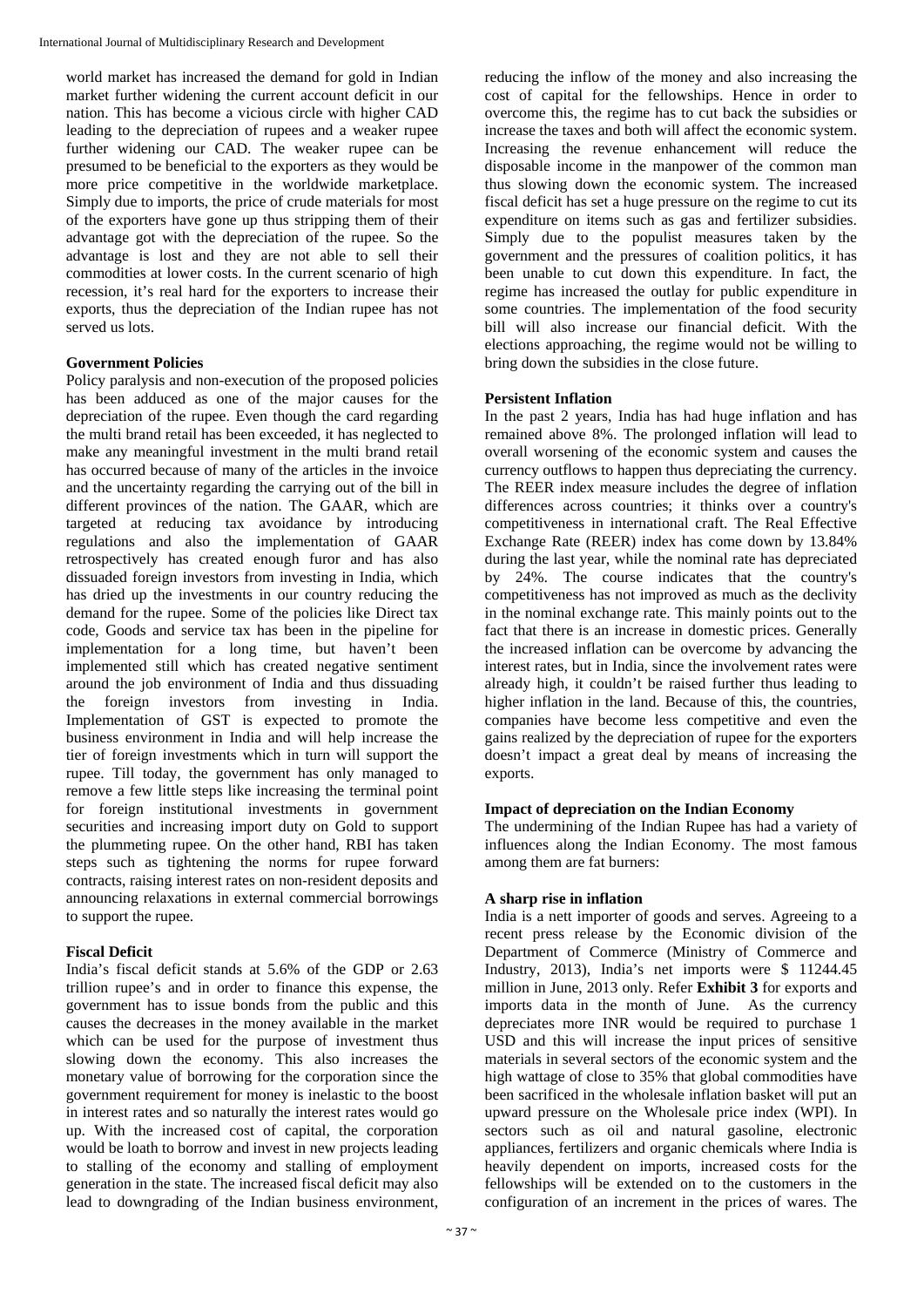prices of gasoline and diesel have already been increased as crude oil is the largest item in the list of India's imports and due to depreciation, the price of importing oil has increased. Very recently, Panasonic India declared that they had factored a level of 62 for USD/INR and would increase prices of their merchandise if the rupee depreciated further. (Das, 2013)

## **Investment Climate**

With the decline of the Indian rupee, the return that foreign investors receive from their investments in India will cut. Due to this, Foreign Institutional investors (FII's) will get away their money from India and invest it elsewhere due to fears of a falling rupee. In the month of June alone, FII's pulled out more than \$7 billion of the equity and debt markets in India which led to increase in proceeds of government protections. This is because their returns in dollar terms would reduce as they would need more rupees to make the same sum of dollars as the rupee continues to decrease. Reduction in capital inflows has occurred due to the rupee depreciation and the RBI's tightening of the monetary policy has encouraged companies to delay investment and expansion programs. For fellowships that have got debt in foreign currency, i.e. External Commercial borrowings (ECB's), depreciation of the rupee would have an adverse impact on their Income statements. To return this debt in foreign currency, the company would immediately need more rupees than before to repay debt if we consider that repayment is in monthly installments. Recently, Adani Enterprises posted a huge loss in the first quarter of 2013 due to the rupee's volatility. The fact that they had to import coal due to shortage of coal supply in India also contributed to increased price of cutting fabric. (Press Trust of India, 2013).

## **Maybe of Interest rate rise**

In parliamentary law to check the descent of the rupee, the RBI has tried to tighten the monetary policy and reduce liquidity in the Indian fiscal system. By doing this, the RBI hoped that demand for INR would go up this-à-vis the USD and rupee would appreciate. Only the sale of government bonds, increase in Cash Reserve Ratio (CRR) did not accomplish the aim. The next possible move is to increase the Repo Rate. If this passes, the bank would have to ante up a higher interest on their borrowings from RBI and this higher interest will also be passed along to clients in the form of increased interest rates. This position is in utter contrast to the kickoff of the first quarter of FY2014 when interest rates were expected to diminish and this change can be imputed to the disparagement of the Indian rupee. The interest rate hike would enable inflow of capital from foreign countries and strengthen the rupee. But it would likewise mean that borrowers would have to pay higher interest on their loans and this would discourage new investments in projects.

## **Foreign education and foreign travel**

Depreciation has also caused an impact on those who desire to pursue foreign education or go overseas. They would today need more rupees to buy foreign currency to meet their needs abroad.

## **Current Account Deficit (CAD)**

Derogation of the Indian rupee will favor exporters in

India. Still, considering the imbalance of imports and exports in India, this advantage is nullified. Hence the Current Account Deficit (CAD) will go forward to broaden.

## **Benefits from rupee's depreciation**

The major benefactor of the rupee depreciation has been the IT industry. Because the industry majorly earns revenues in dollars, the rupee value of the earnings has substantially increased and IT companies have put up big profits in the 1st quarter of FY2014. Some other industry that benefits is the tourism industry. Disparagement of the rupee means more INR per unit of foreign currency and tourists can gain more value for their currency in India. Also NRI's who remit earnings to India stand to attain due to pass in the rupee's value.

## **Closing remarks**

RBI should take steps to curb the free descent of the rupee because of the shocks it has on the Indian economy. The RBI should concentrate along the monetary policies and the government should lay down policies such that the investment climate is improved in the nation. The major grounds of policy paralysis should overcome with a raft of measures helping in kick starting the economy and also bringing in investments. Some of the measures like increasing the FDI limit in different sectors should be increased. This would increase the investment in the country and help in overcoming the huge Current account deficit that India has today.

As a short term measure, RBI is trying to increase the interest rates which will also take the investments into the country so that the ranch between the investment in the USD and the Indian rupee remains the same. This will guarantee that the foreign investors will keep investing in the state. The other thing it can do is to sell the FOREX reserves it has with it so that the demand for rupee could increase. RBI can take steps to increase the provision of foreign currency by expanding market participation to support Rupee. RBI should increase the FII limit for investment in corporate debt bonds and government debt bonds. It can pay for long term FDI debt funds in infrastructure sector. The present ceiling on the ECB can also be increased.

Some other significant step taken by RBI is to temper the speculation led volatility by curbing the trade in rupee forwards and this will also lead to stabilizing the Indian rupee. These are short term measures. As a group, the depreciation of rupee is not dependable for the economy to arise and we feel that in long term, the rupee will stabilize against other currencies only if the investment climate is improved in the country and also the financial deficit and current account deficit is brought down, which will help a long manner in helping in the Indian economy to grow as strong currency is one of the major needs for development.

## **Literature Review**

My research work got a tremendous help from some of the significant contributions from the theories, concepts, issues and research reports like:

Since INR depreciation is exposing weaker economic fundamentals of the economic system, it is high time for the Government to set up through a spate of bars that are expected out of it. In parliamentary law to maintain long term growth, the government at the Centre must clear the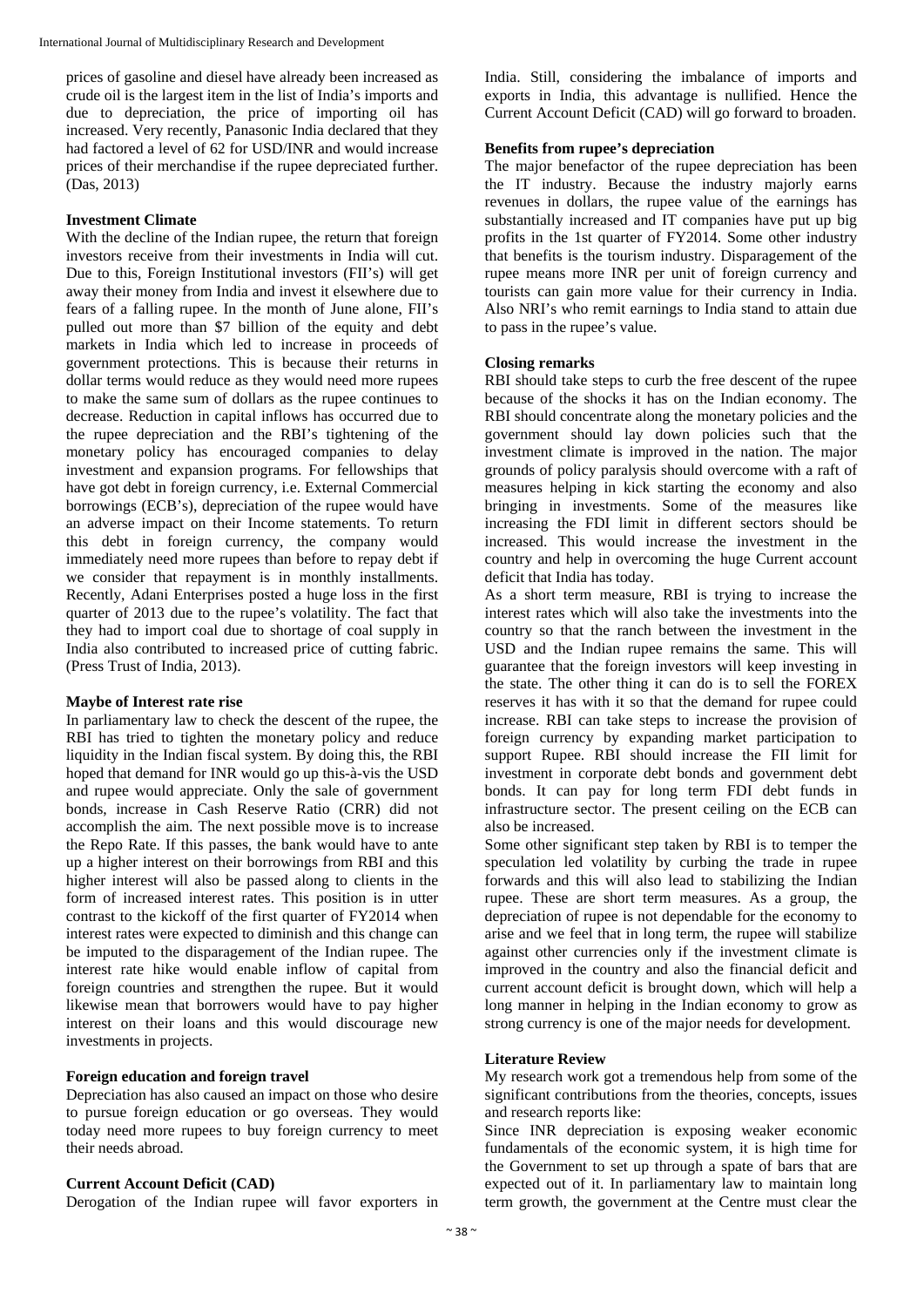impending key policy defining bills in the Parliament. Vexed is the investors, thanks to the deficiency in the implementation of long standing bills on topics like the FDI in retail, Direct Tax Code, Capital Account Convertibility etc. Key policy measures should be implemented like increasing the FII limit on investment in Government & corporate debt instruments, putting up the ECB ceiling imposed on Indian corporate etc.

- Simon (1997) found that the exchange rate and the current account have direct and confident relationship with inflation, and both exchange rate and current account are the key factors that seriously affect the smaller economies.
- Edwards (2000) investigated the association between the substitution rate, capital flows and currency crises in emerging economic systems. He reasons out that under the appropriate conditions and policies, floating exchange rates can be effectual and efficient.
- Taylor (2001) discusses that the money supply within the country and the supply of credit to firms are drawn straight to international reserves. Hence if the country gets capital inflows, the provision of money and credit increases, contributing to a significant gain in domestic monetary values.
- Harberger (2003) examined the impact of economic growth on real exchange rate. He set up that there is no systematic association between economic growth and the actual exchange rate.
- Husain (2004) found in their field that little admission to international capital is available for the weaker and less developed nations, so low rate of inflation and higher degree of durability is associated with the fixed exchange rate regime in those states. Nevertheless, they found no robust relationship between economic performance and exchange rate regime in the developing economic systems. They too found that advanced economies may experience lasting and slightly higher level of growth rate without higher levels of inflation in flexible exchange rate regime.
- Due and Sen (2006) examine the interactions between the real exchange rate, level of capital flows, volatility of flows, fiscal and monetary policy indicators and the current account surplus for the Indian economy for the period 1993Q2 to 2004Q1.

#### **Research Objective**

The focal point of this Research Report is to state and examine the various facial expressions related to the Devaluation of the Indian currency like the movements behind it and the various shocks of it on the Indian economic Structure as well as probing the various steps required by RBI to manage this critical position.

This took a depth study of that peculiar spot as it is a macro aspect and a nation`s economic construction is very much impressed by it.

While some of the people suggest it to be safe for an economy while the others argue to be a menace to the economic system.

## **Research Methodology**

Descriptive and conclusive types of research are carried.

The work is held away on the base of analysis of information and data collected that is the, the type of research used here is Descriptive Research. This sort of research is required to provide a theoretical framework and background on which, total knowledge and operational practices can be used and evaluated.

#### **Research Design**

The work is held away on the base of information and information collected from the various newspapers, articles and CRISIL Reports, etc. The Research Design includes: **Universe:** Indian Economy

#### **Select a data collection method that is appropriate**

The research is compiled through the secondary data

#### **Secondary Data**

The Secondary Data includes:-

- Yearly report and other publication.
- Other published articles
- Several web sites, etc.

## **You must also highlight the significance of the research**

The topic is a really significant aspect in itself therefore to do a research on this issue is a groovy and interesting task. By doing the study of this topic, I will come to recognize the various reasons behind the occurrence of the devaluation, its effects on the economy and the remedies required by the Reserve Bank of India.

#### **Research Methodology**

Some of the reports showed the following situation of the Indian

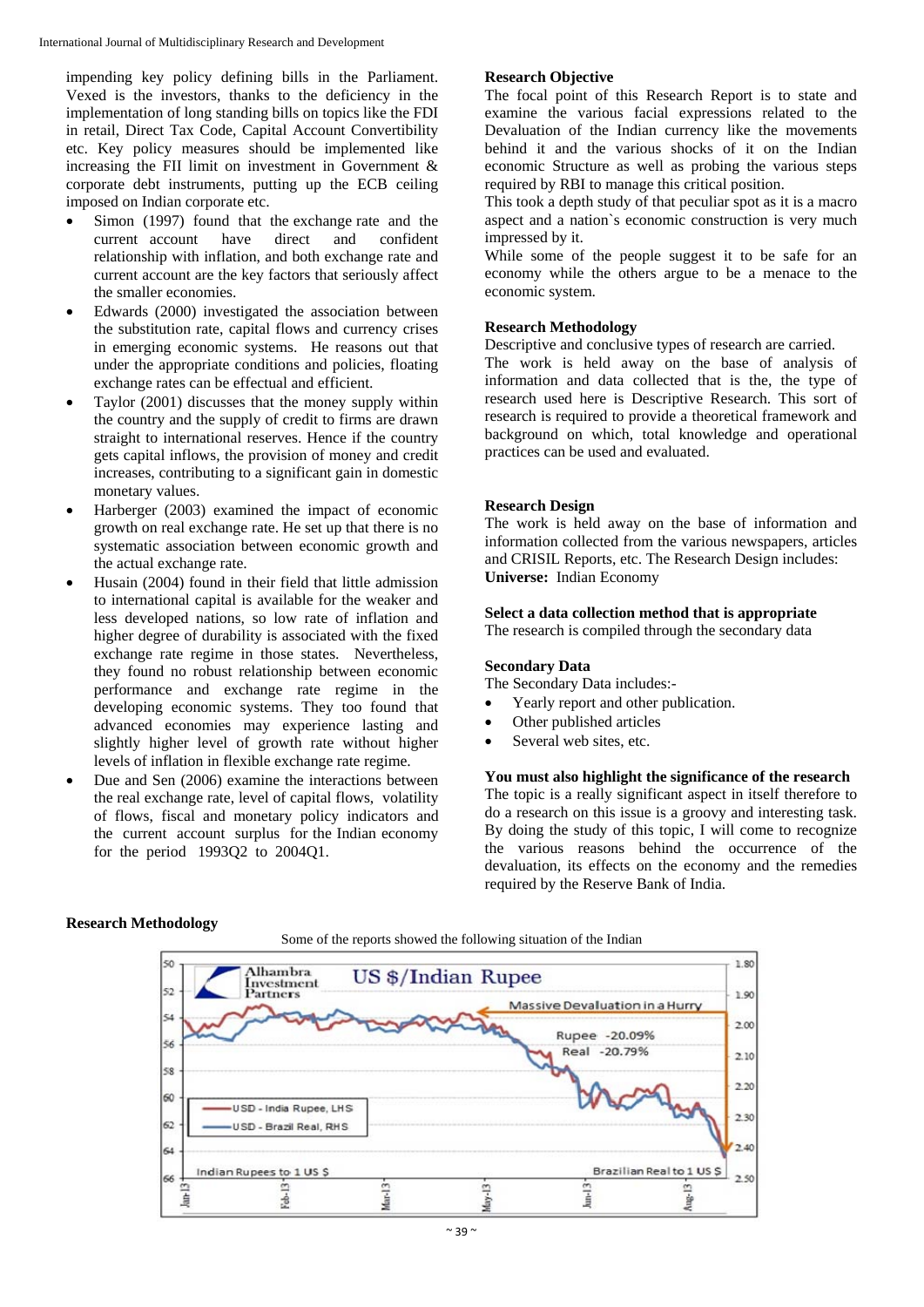







Comparison Between Inr & Usd



#### **Analysis & Interpretations of Findings**

By analysing the various aspects related to the concerned topic it was the findings that –

Though the RBI is trying its level best in controlling inflation, due to the inherent supply-driven nature of the inflation, monetary controls remain as futile attempts. Systematic inefficiencies, like improper supply chains,

must be immediately addressed by the government to stall inflation. RBI has already done the damage by ruthlessly increasing the base rates and thus compromising the growth and discouraging investments.

In order to control currency depreciation, any central bank is expected to hike the interest rates. Since the prevailing interest rates have already reached a high, RBI is helpless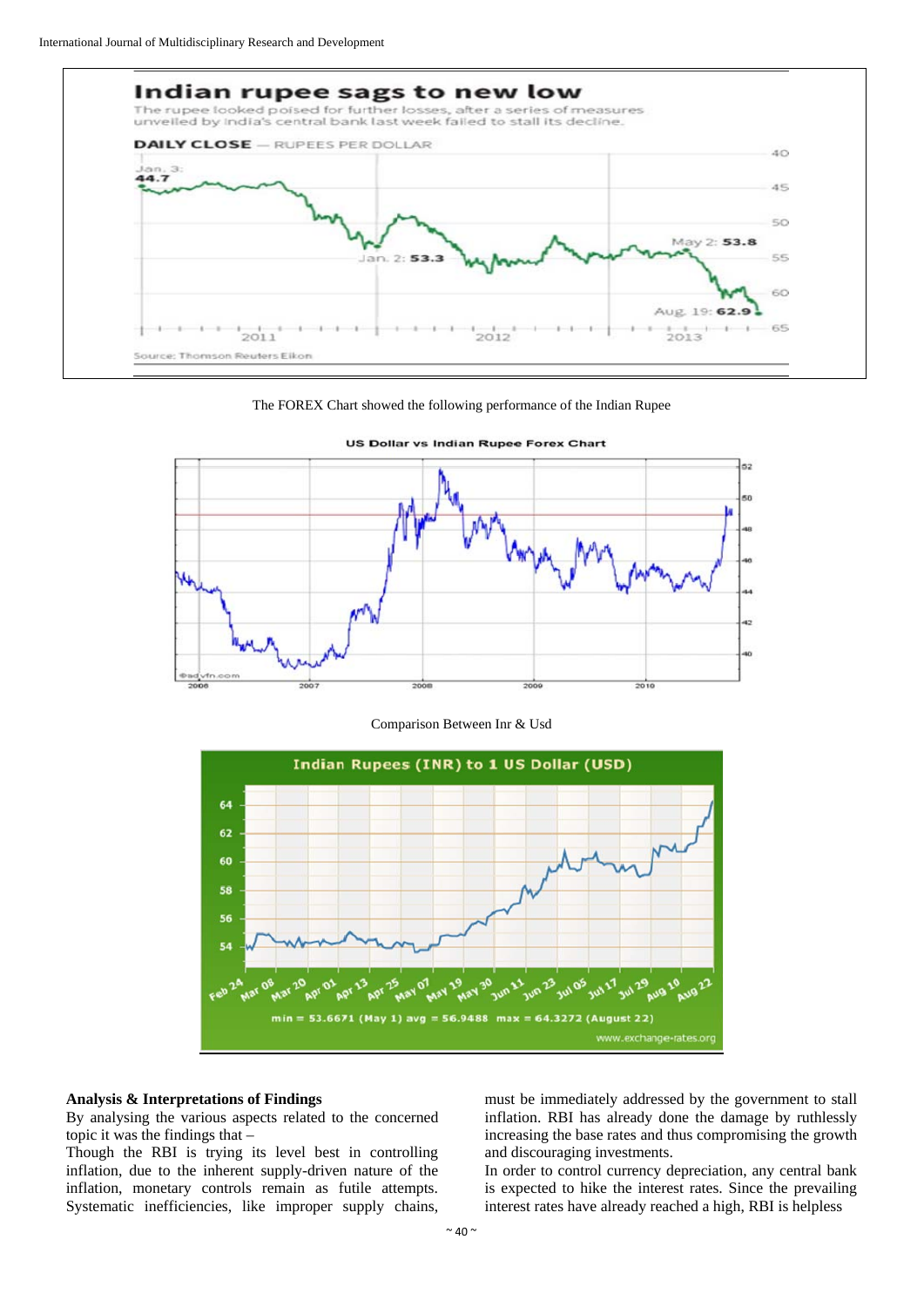in managing the exchange rates through interest rate hike. Another option left with RBI is to use its foreign exchange reserves to sell dollars in the currency market to improve the value of INR. Though RBI`s argument of non – intervention is justified (Gokarn, 2011), it must strike the right balance between intervention and controlled –

intervention. Generally foreign exchange reserves deplete as a result of daily operations of central banks in the wake of domestic currency depreciation. But, in the Indian context, foreign exchange reserves are still containing healthy amounts [exhibit 7] in it and can be accessed for INR control and stalling volatility.

| <b>CURRENCY PERFORMANCE</b> |                      |                                |             |                         |                      |                          |  |
|-----------------------------|----------------------|--------------------------------|-------------|-------------------------|----------------------|--------------------------|--|
| Chart                       | Start<br><b>Date</b> | <b>Closing</b><br><b>Value</b> | End<br>Date | Closing<br><b>Value</b> | No of<br><b>Days</b> | <b>Movement</b><br>(h %) |  |
| А                           | 1-Jan-95             | 31.38                          | 5-Feb-96    | 379                     | 254                  | Depreciated 17.20        |  |
| B                           | 13-Aug-97            | 35.78                          | 19-Aug-98   | 4310                    | 223                  | Depreciated 16.98        |  |
| C                           | 6-Aug-02             | 48.90                          | 31-Mar-04   | 4360                    | 401                  | Appreciated 10.84        |  |
| D                           | 9-Aug-04             | 46.18                          | 31-Dec-04   | 4346                    | 102                  | <b>Appreciated 5.89</b>  |  |
| E                           | 2-Aug-06             | 46.63                          | 24-Dec-07   | 39.28                   | 324                  | Appreciated 15.77        |  |
| F                           | $7$ Jan- $08$        | 39.26                          | 2-Mar-09    | 51.97                   | 279                  | Depreciated 24.45        |  |
| G                           | $26$ -Jul-11         | 44.07                          | 22-Jun-12   | 57.12                   | 249                  | Depreciated 22.86        |  |
|                             | <b>USDINR</b>        |                                |             | 60<br>$+55$<br>$-50$    |                      |                          |  |
|                             | 2010                 |                                | 2011        | 2012                    |                      | Taper<br>$-45$<br>2013   |  |

Detailed Chart Showing The Currency`S Performance

**Exhibits**

**Exhibit 1:** Comparison of Indian currency (INR) against American Dollar (USD), British pound (GBP), Europian EURO, Japenese YEN and Chinese YUAN



**Graph 1:** USD against INR for the period of last 5 years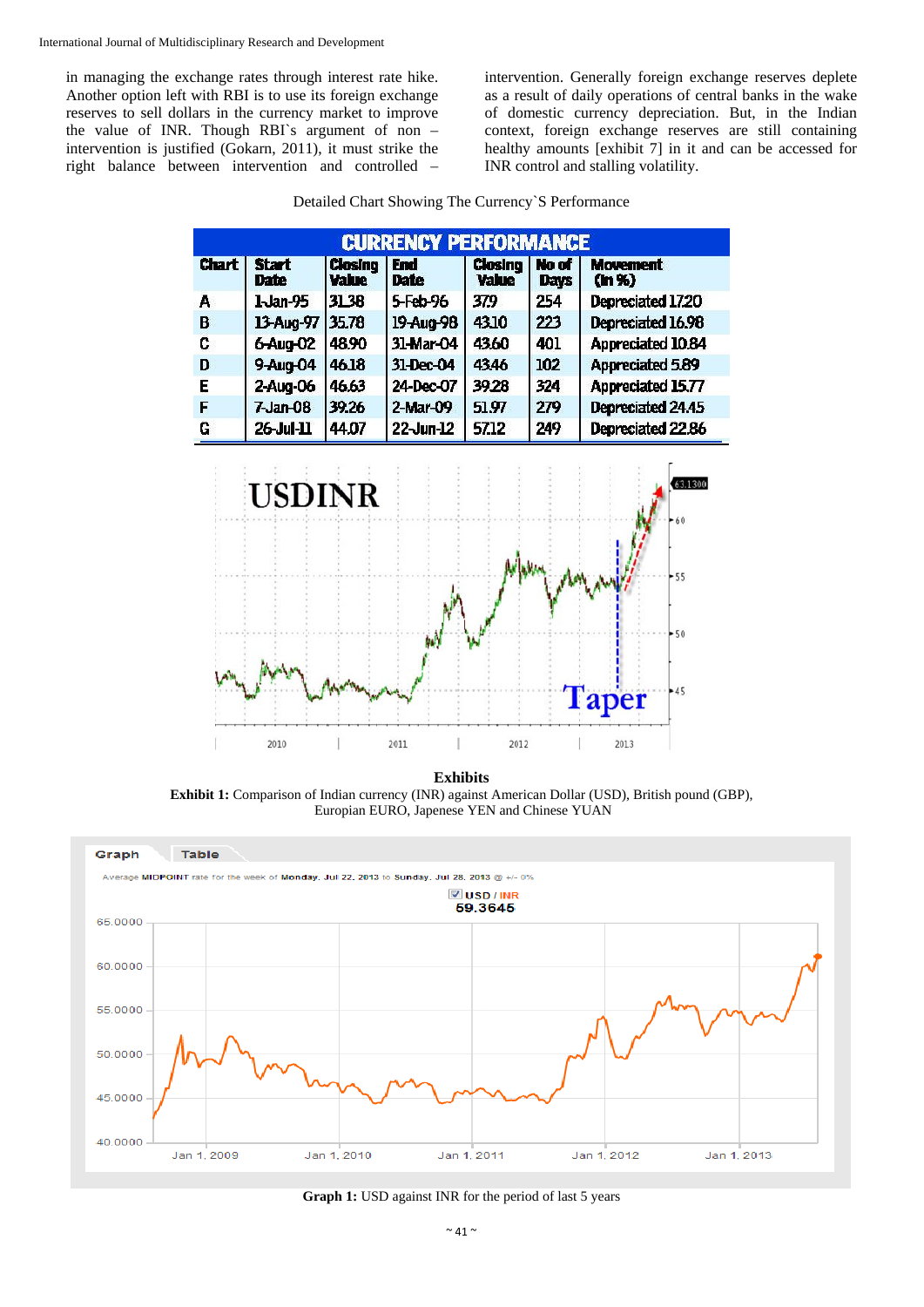





**Graph 3**: EURO against INR for the period of last 180 days



**Graph 4:** British Pound (GBP) against INR for the period of last 180 days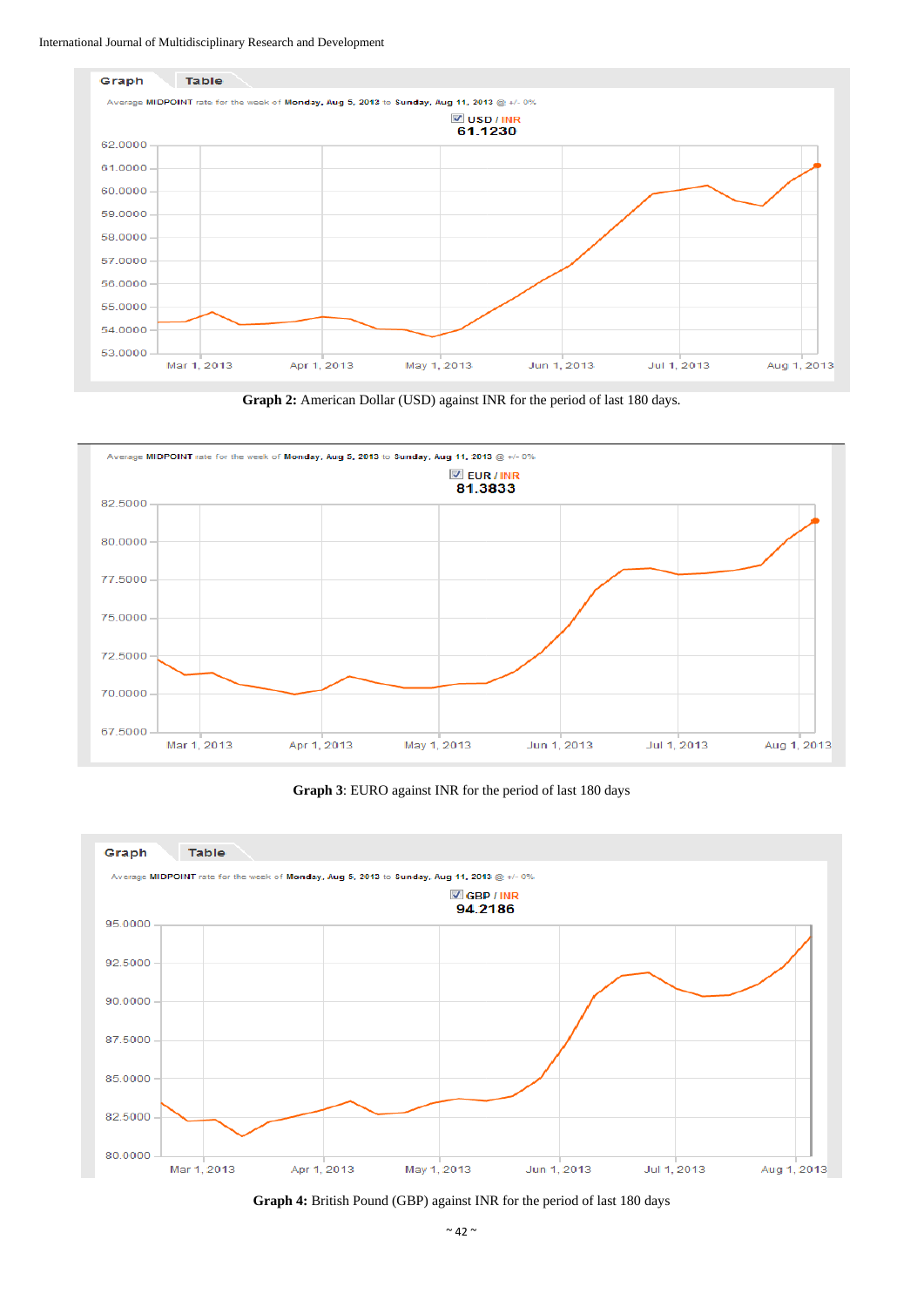





**Graph 6:** Chinese YUAN (CNY) against INR for the period of last 180 days

|  |             | Currency Futures & OTC Arbitrage Rates |  |
|--|-------------|----------------------------------------|--|
|  | 08 Aug 2013 |                                        |  |

| <b>CURRENCY PAIR</b> | 1st Month       |       | 2nd Month |                 | 3rd Month |         |                 |       |         |
|----------------------|-----------------|-------|-----------|-----------------|-----------|---------|-----------------|-------|---------|
|                      | <b>OTC</b> Rate | C/F   | Differ    | <b>OTC</b> Rate | C/F       | Differ  | <b>OTC</b> Rate | C/F   | Differ  |
| <b>GBP/INR</b>       | 95.38           | 95.24 | $-0.14$   | 96.14           | 95.8      | $-0.34$ | 96.86           | 96.36 | $-0.5$  |
| USD/INR              | 61.57           | 61.5  | $-0.07$   | 62.07           | 61.88     | $-0.19$ | 62.57           | 62.23 | $-0.34$ |
| EUR/INR              | 82.04           | 81.97 | $-0.07$   | 82.64           | 82.45     | $-0.19$ | 83.24           | 82.84 | $-0.4$  |
| <b>JPY/INR</b>       | 63.65           | 63.49 | $-0.16$   | 64.11           | 63.84     | $-0.27$ | 64.62           | 64.19 | $-0.43$ |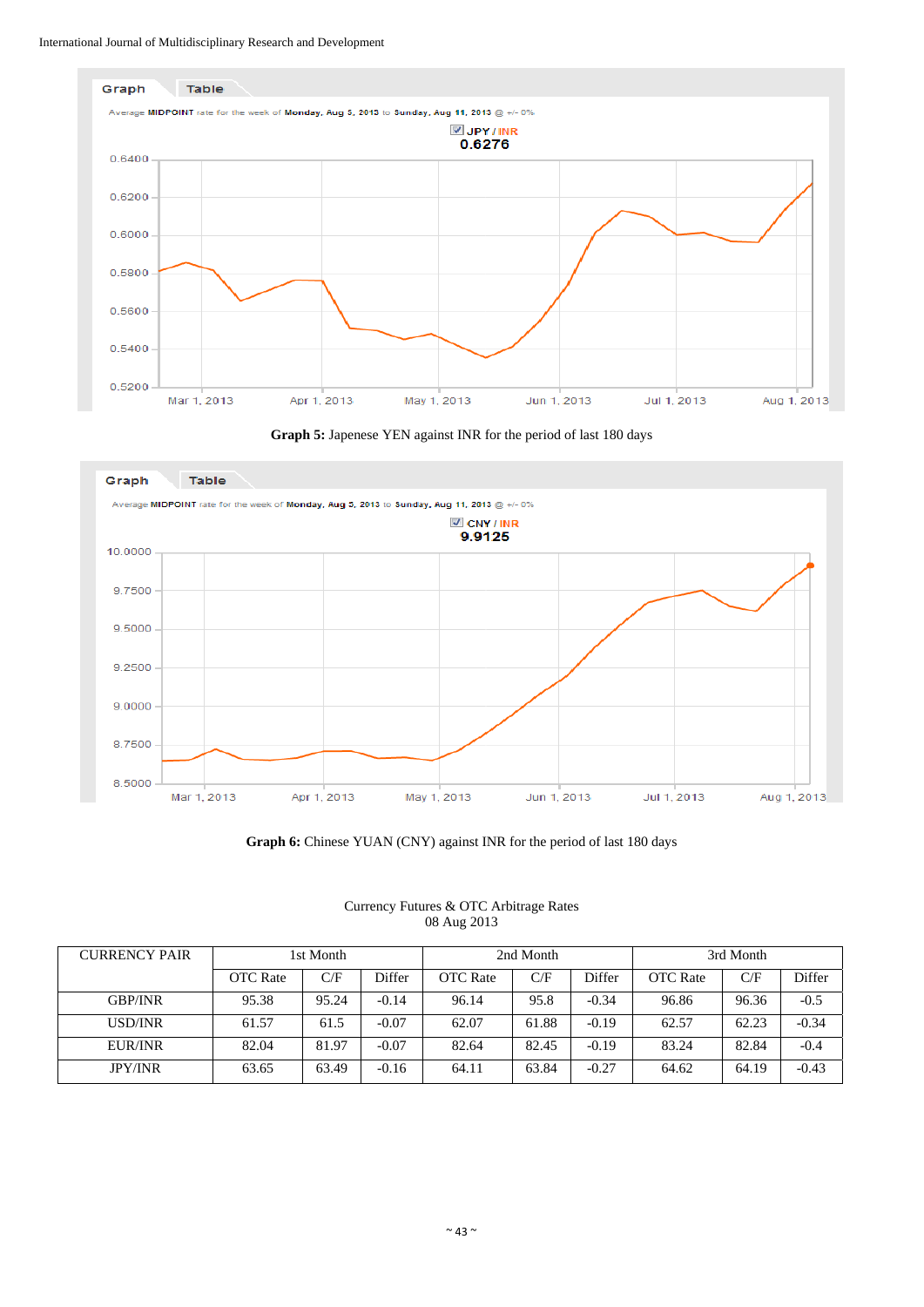|                                                | Exhibit 3: June, 2013 Exports and Imports data |                   |  |  |  |  |  |
|------------------------------------------------|------------------------------------------------|-------------------|--|--|--|--|--|
| <b>EXPORTS &amp; IMPORTS</b> : (US \$ Million) |                                                |                   |  |  |  |  |  |
| (PROVISIONAL)                                  |                                                |                   |  |  |  |  |  |
|                                                | <b>JUNE</b>                                    | APRIL-JUNE        |  |  |  |  |  |
| EXPORTS(including re-exports)                  |                                                |                   |  |  |  |  |  |
| 2012-13                                        | 24923.11                                       | 73491.77          |  |  |  |  |  |
| 2013-14                                        | 23785.64                                       | 72455.67          |  |  |  |  |  |
| %Growth2013-14/2012-2013                       | $-4.56$                                        | $-1.41$           |  |  |  |  |  |
| <b>IMPORTS</b>                                 |                                                |                   |  |  |  |  |  |
| 2012-13                                        | 36167.56                                       | 115708.50         |  |  |  |  |  |
| 2013-14                                        | 36034.74                                       | 122635.73         |  |  |  |  |  |
| %Growth2013-14/2012-2013                       | $-0.37$                                        | 5.99              |  |  |  |  |  |
| <b>TRADE BALANCE</b>                           |                                                |                   |  |  |  |  |  |
| 2012-13                                        | $-11244.45$                                    | $-42216.73$       |  |  |  |  |  |
| 2013-14                                        | $-12249.10$                                    | $-50180.06$       |  |  |  |  |  |
| EXPORTS & IMPORTS : (Rs. Crore)                |                                                |                   |  |  |  |  |  |
| (PROVISIONAL)                                  | <b>JUNE</b>                                    | <b>APRIL-JUNE</b> |  |  |  |  |  |
| EXPORTS(including re-exports)                  |                                                |                   |  |  |  |  |  |
| 2012-13                                        | 139644.68                                      | 397884.01         |  |  |  |  |  |
| 2013-14                                        | 138901.73                                      | 405104.78         |  |  |  |  |  |
| %Growth2013-14/2012-2013                       | $-0.53$                                        | 1.81              |  |  |  |  |  |
| <b>IMPORTS</b>                                 |                                                |                   |  |  |  |  |  |
| 2012-13                                        | 202647.54                                      | 625872.80         |  |  |  |  |  |
| 2013-14                                        | 210433.14                                      | 684167.73         |  |  |  |  |  |
| %Growth2013-14/2012-2013                       | 3.84                                           | 9.31              |  |  |  |  |  |
| <b>TRADE BALANCE</b>                           |                                                |                   |  |  |  |  |  |
| 2012-13                                        | $-63002.86$                                    | -227988.79        |  |  |  |  |  |
| 2013-14                                        | $-71531.41$                                    | $-279062.95$      |  |  |  |  |  |

## **Factors affecting the Exchange Rate**

#### **1. Inflation Rate**

By and large a country with a consistently lower inflation rate faces a rising currency value and high purchasing power as compared to other currencies. Figure shows volatility in Indian Rupee exchange rate in last two decades.



## **Exchange Rate against Dollar 1990-2013**

Source: http://ibnlive.in.com/news/interactive-graphindian-rupee-vs-us-dollar-dec-1990-to-june-2013/401983- 53.html

As a general rule the countries with higher inflation face depreciation in their currency in relation to the currencies of their trading partners . This is also usually followed by the higher interest rates.



Inflation Rates in India 1959 – 2012 In 2013 the average inflation rate is: 11.14% (based on Consumer price index) Source: (http://www.inflation.eu/inflation-rates/india/historic-inflation/cpi-inflation-india.aspx)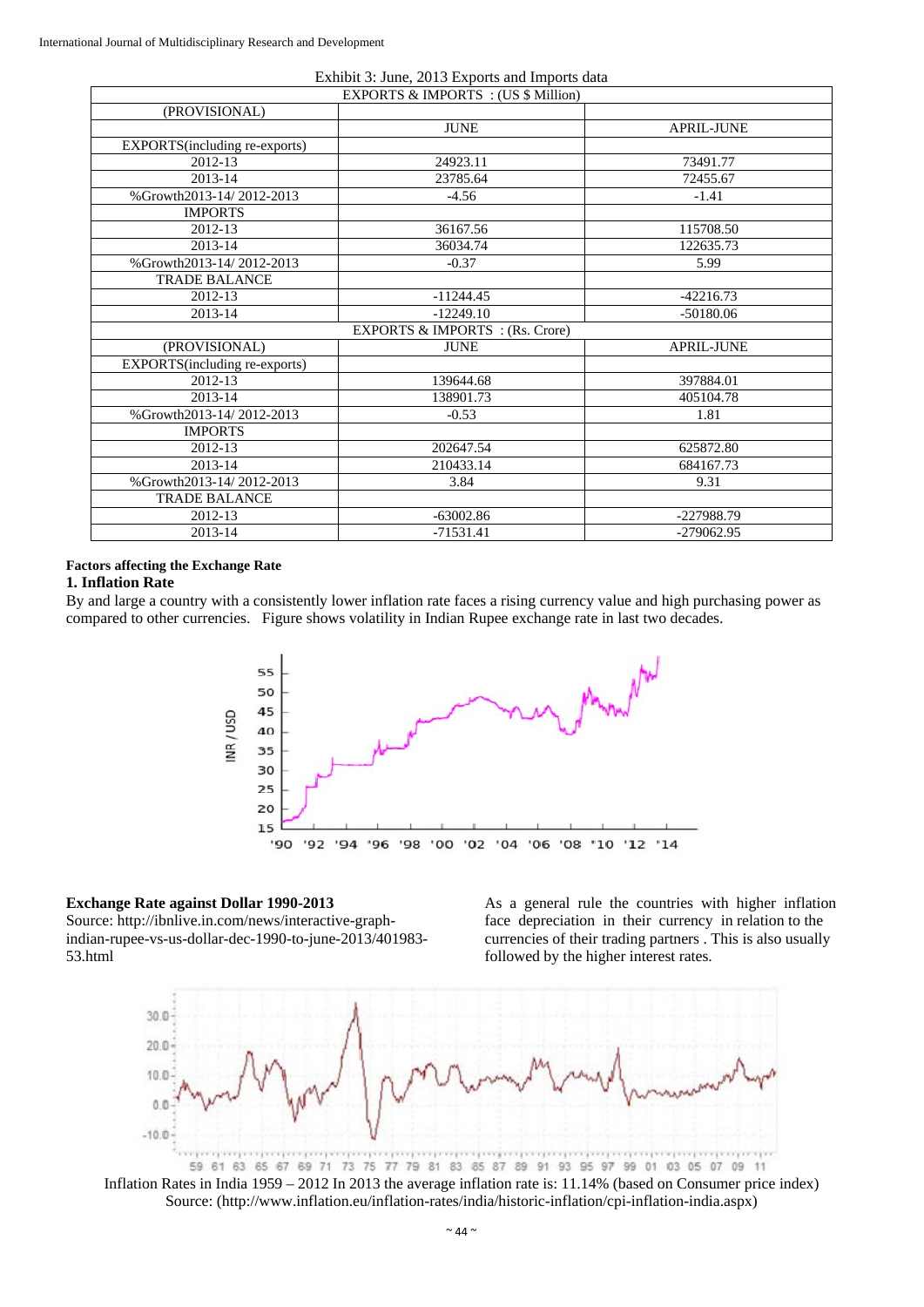#### **2. Interest Rates**

Over the years another important factor for movements in exchange rates has been interest differential i.e. the difference in interest rates between major countries. Currencies with higher interest rates attract large no. of investors seeking a more beneficial opportunities for their investiture. This causes the currency more attractive as a

pattern of investment and increases the demand for the currency. The opposite relationship exists for decreasing interest rates, i.e. lower interest rates tend to decrease exchange rates. The interest rate determinations are held in India by the Reserve Bank of India's Central Board of Directors. The prescribed interest rate is the benchmark repurchase rate.



Interest Rate (Lending Rates) in India form 1991-2010



Interest Rate (Lending Rates) in India form 2012- Jul 2013

#### **3. Current-Account Deficits**

The current report is a record of the balance of trade between a land and its other partners all over the globe. It reflects all payments & receipts between countries for the

purchase or sale of goods, services and payment / receipt of interest and dividends. The current account deficit shows that the state is spending more on international trade than it is earning and in order to balance this deficit it is borrowing capital from foreign authors.



Current Account Balance (Current US\$) from 1991-2013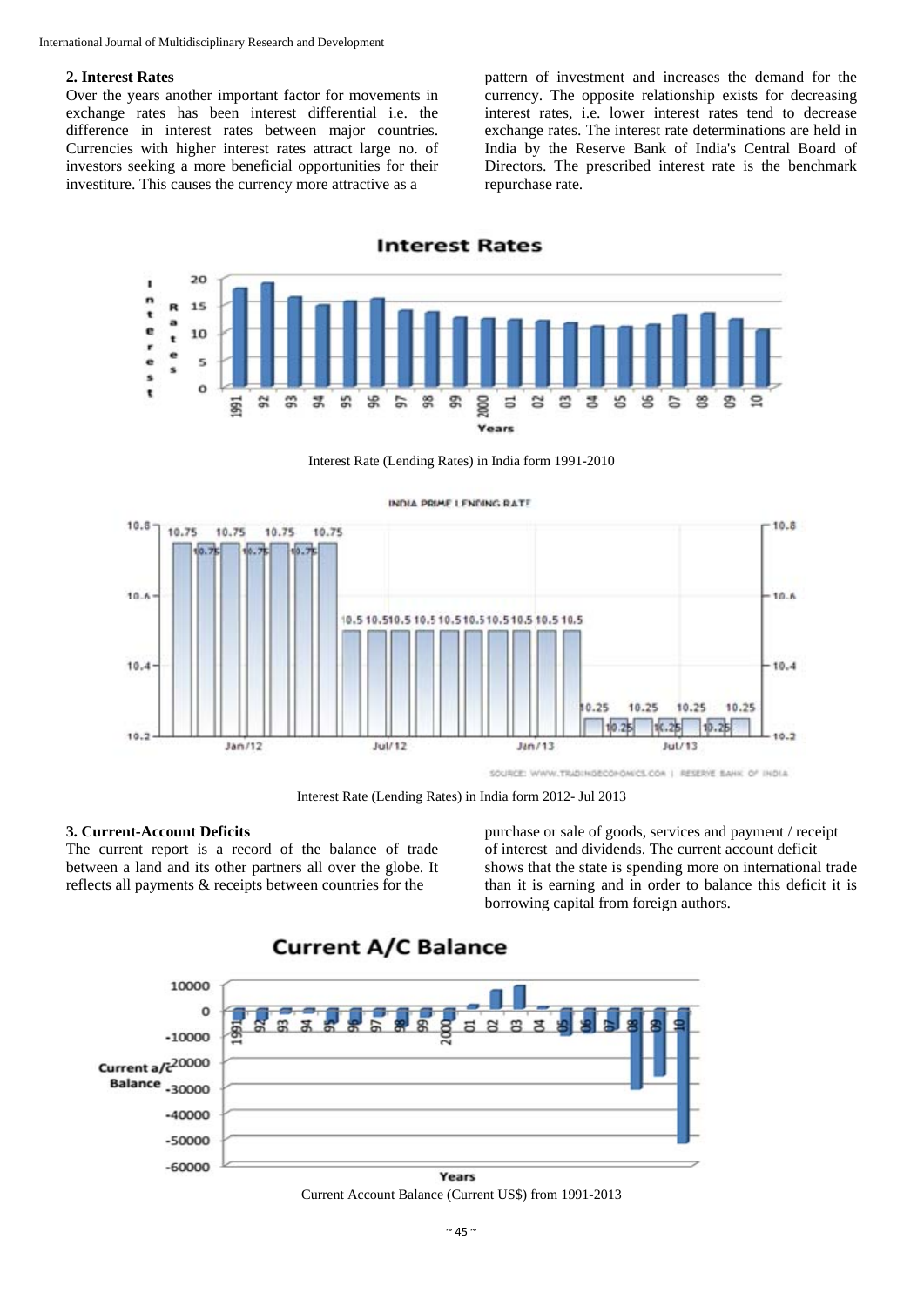The exchange rate causes a strong correlation with a current account surplus or shortfall in the long term. But there may not be any causal relationship. In font of the floating exchange rate system, the status of current account affects the exchange rate of a country to a certain extent. The current account surplus, mostly results in appreciation of the domestic currency, while its deficits will lead to devaluation of the same.

#### **4. Growth in GDP**

Indian economy encompasses diverse characteristics such as traditional village farming as well as modern agriculture, innovative industries, handicrafts and a large number of services. Services are the major source of economic growth, accounting for more than half of India's total national output with the use of less than one third of its labor force in this sector.



The Gross Domestic Product (GDP) in India has increased by 6.1 percent in the last quarter of 2011 over the previous quarter. For a period of 2000 until 2011, average quarterly GDP Growth in India was 7.45 percent, reaching to its crest at 11.8 percent in December 2003 and a record low of 1.60 percent in December 2002.

#### **5. Foreign Investment & Capital flow**

The Foreign Investment flow is increased in the land when it is growing rapidly, such as India, China and Brazil etc.

# **Foreign Direct Investment**



The need for domestic currency will increase as foreign investors have to trade their currency in society to bribe the local currency. This increased demand will result in the increase in value of the same.

Inherently investors make investment decisions based on two driving factors – "the level of danger"

And corresponding "level of restoration". When the anticipated degrees of risk-return ratio are high the investors are attracted and demand for assets is increased. Central banks monitor and curb the flow of money in and out the country. Thus most of the countries hold significant forex reserves. For e.g. China and Russia alone hold well over a trillion U.S. dollars in their foreign currency reserves.

#### **Statistical Variables Analysis**

Impact of various macroeconomic variables on exchange arte has been studied with the help of correlation analysis using SPSS.

The effect of this correlation analysis is as follows:

## **Years**

#### **Interest Rate vs. Exchange Rate:**

The interest rate and exchange rate highly correlated, and the statistical analysis proves that there is negative correlation between interest rate and exchange rate for the value of r is - 0.934.

This correlation is significant at 0.01 point.

#### **Inflation Rate vs. Exchange Rate**

The inflation rate and exchange rate moderately correlated, and the statistical analysis proves that there is an indirect correlation between the inflation rate and exchange rate for the value of r is - 0.606. This correlation is significant at 0.01 point.

## **GDP vs. Exchange Rate**

The analysis of correlation between these two variable shows that there is a moderate positive relationship between the GDP and Exchange rate as the value of r is 0.525 & this relationship is substantial at 0.05 point. The statistical results suggest that the relationship between the two variables is not very important